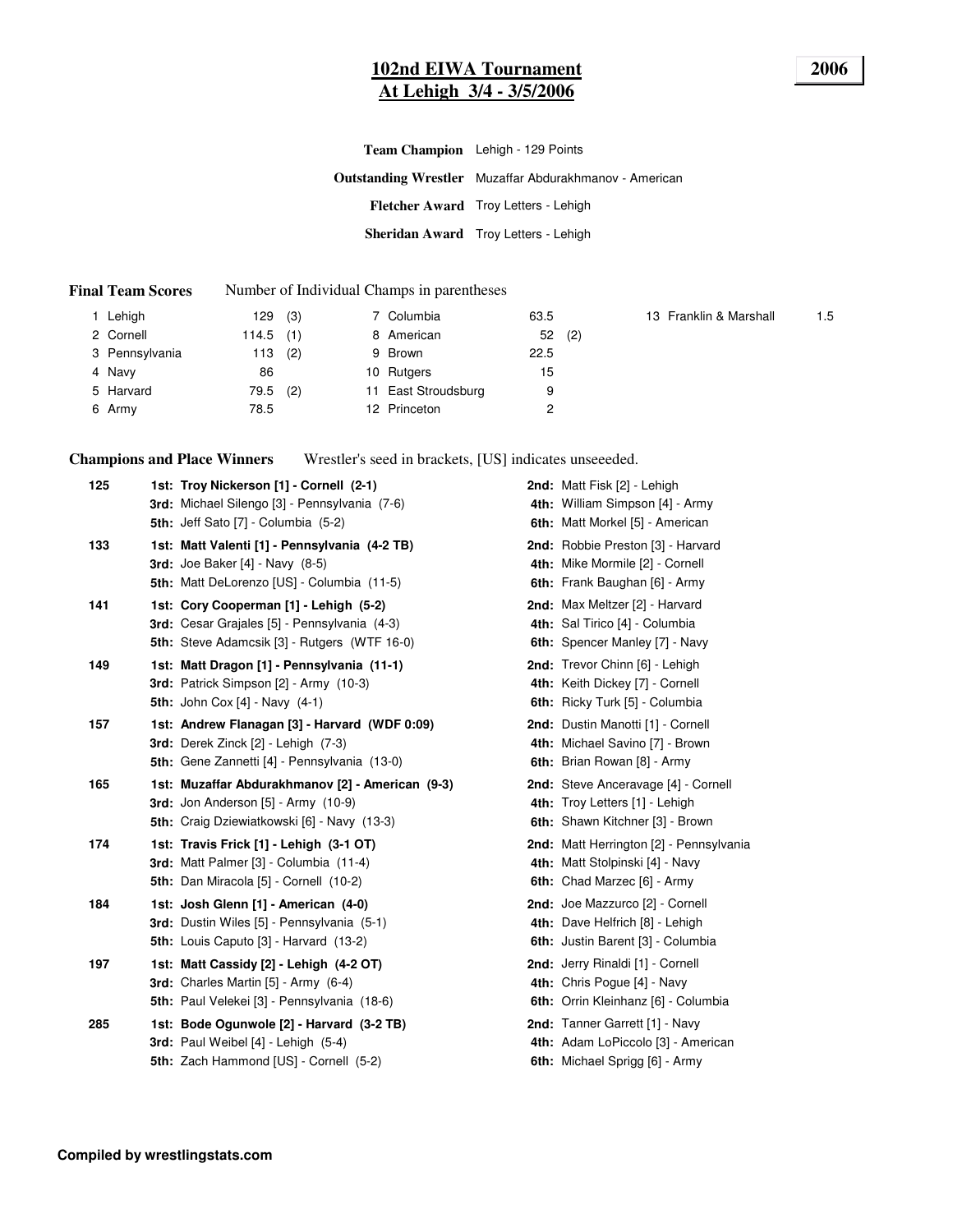# **3/4/2006 and 3/5/2006 at Lehigh 2006 EIWA Championship Page 1 of 10**

| Troy Nickerson, Cornell           |                     |                       |                            |               |                      |                                  |
|-----------------------------------|---------------------|-----------------------|----------------------------|---------------|----------------------|----------------------------------|
| Ricky Ringel, Rutgers             |                     |                       | Troy Nickerson Fall 4:48   |               |                      |                                  |
| Bye                               |                     |                       |                            |               | Troy Nickerson 18-3  |                                  |
| Alex Uzstics, Navy                |                     | <b>Alex Uzstics</b>   |                            |               |                      |                                  |
| Matt Morkel, American             |                     |                       |                            |               |                      | Troy Nickerson 7-1               |
| Bye                               |                     | <b>Matt Morkel</b>    |                            |               |                      |                                  |
| Matt Swallow, East Stroudsburg    |                     |                       |                            |               | William Simpson 4-2  |                                  |
| William Simpson, Army             |                     | William Simpson 3-1   |                            |               |                      |                                  |
| Michael Silengo, Pennsylvania     |                     |                       |                            |               |                      | Troy Nickerson 2-1               |
| Bye                               |                     | Michael Silengo       |                            |               |                      |                                  |
| Robert Benitez, Princeton         |                     |                       |                            |               | Michael Silengo 11-3 |                                  |
| Jeff Schell, Brown                |                     | Jeff Schell Fall 2:30 |                            |               |                      |                                  |
| Jeff Sato, Columbia               |                     |                       |                            |               |                      | Matt Fisk 7-2                    |
| Doug Ritchey, Franklin & Marshall |                     | Jeff Sato 6-3         |                            |               |                      |                                  |
| Bye                               |                     |                       |                            | Matt Fisk 5-0 |                      |                                  |
| Matt Fisk, Lehigh                 |                     | <b>Matt Fisk</b>      |                            |               |                      |                                  |
|                                   |                     |                       | <b>Consolation Bracket</b> |               |                      |                                  |
| <b>Ricky Ringel</b>               |                     |                       |                            |               |                      |                                  |
| Bye                               | <b>Ricky Ringel</b> |                       |                            |               |                      |                                  |
|                                   |                     |                       | Jeff Sato 8-2              |               |                      |                                  |
|                                   | Jeff Sato           |                       |                            |               | Jeff Sato 4-2        |                                  |
| <b>Matt Swallow</b>               |                     |                       |                            |               |                      | William Simpson 8-3              |
| Bye                               | <b>Matt Swallow</b> |                       |                            |               | William Simpson      |                                  |
|                                   |                     |                       | Jeff Schell 4-0            |               |                      | Third Place: Michael Silengo 7-6 |
|                                   | Jeff Schell         |                       |                            |               |                      |                                  |
| Robert Benitez                    |                     |                       |                            |               |                      | Fifth Place: Jeff Sato 5-2       |
| Bye                               | Robert Benitez      |                       |                            |               |                      |                                  |
|                                   |                     |                       | Matt Morkel Fall 0:43      |               |                      |                                  |
|                                   | Matt Morkel         |                       |                            |               | Matt Morkel 6-5      |                                  |
| Doug Ritchey                      |                     |                       |                            |               |                      | Michael Silengo 10-6             |
| Bye                               | <b>Ricky Ringel</b> |                       | Alex Uzstics 18-3          |               | Michael Silengo      |                                  |
|                                   |                     |                       |                            |               |                      |                                  |
|                                   | <b>Alex Uzstics</b> |                       |                            |               |                      |                                  |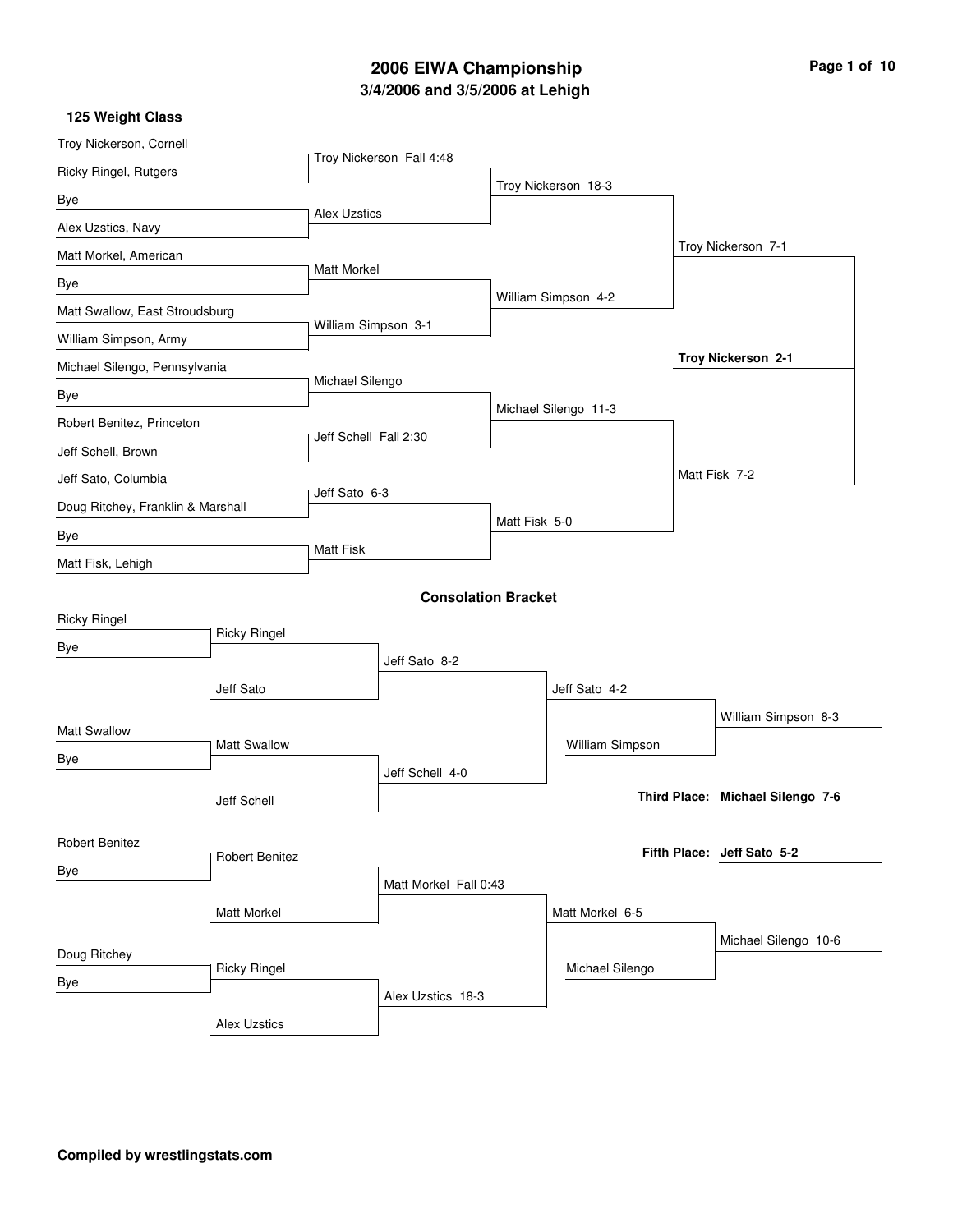# **3/4/2006 and 3/5/2006 at Lehigh 2006 EIWA Championship Page 2 of 10**

| Matt Valenti, Pennsylvania       |                    |                     |                            |                |                         |  |                                  |
|----------------------------------|--------------------|---------------------|----------------------------|----------------|-------------------------|--|----------------------------------|
| Dan Appello, Brown               |                    | Matt Valenti 8-2    |                            |                |                         |  |                                  |
| Bye                              |                    |                     |                            |                | Matt Valenti 13-6       |  |                                  |
| Jeff Santo, Lehigh               |                    | Jeff Santo          |                            |                |                         |  |                                  |
| Jordan Lipp, American            |                    |                     |                            |                |                         |  | Matt Valenti 11-8                |
| Bye                              |                    | Jordan Lipp         |                            |                |                         |  |                                  |
| Trent Dixon, Franklin & Marshall |                    |                     |                            | Joe Baker 10-0 |                         |  |                                  |
| Joe Baker, Navy                  |                    | Joe Baker Fall 5:41 |                            |                |                         |  |                                  |
| Robbie Preston, Harvard          |                    |                     |                            |                |                         |  | Matt Valenti 4-2 TB              |
| Bye                              |                    | Robbie Preston      |                            |                |                         |  |                                  |
| Kellen Bradley, Rutgers          |                    |                     |                            |                | Robbie Preston 11-2     |  |                                  |
| Frank Baughan, Army              |                    |                     | Frank Baughan Fall 1:16    |                |                         |  |                                  |
| Nathan Nauroth, East Stroudsburg |                    |                     |                            |                |                         |  | Robbie Preston 5-3               |
| Bye                              |                    | Nathan Nauroth      |                            |                |                         |  |                                  |
| Matt DeLorenzo, Columbia         |                    |                     |                            |                | Mike Mormile 7-4        |  |                                  |
| Mike Mormile, Cornell            |                    |                     | Mike Mormile 9-4           |                |                         |  |                                  |
|                                  |                    |                     | <b>Consolation Bracket</b> |                |                         |  |                                  |
| Dan Appello                      |                    |                     |                            |                |                         |  |                                  |
| Bye                              | Dan Appello        |                     |                            |                |                         |  |                                  |
|                                  |                    |                     | Nathan Nauroth 4-2         |                |                         |  |                                  |
|                                  | Nathan Nauroth     |                     |                            |                | Frank Baughan Fall 5:37 |  |                                  |
| <b>Trent Dixon</b>               |                    |                     |                            |                |                         |  | Joe Baker Fall 1:43              |
| Bye                              | <b>Trent Dixon</b> |                     |                            |                | Joe Baker               |  |                                  |
|                                  |                    |                     | Frank Baughan 9-5          |                |                         |  |                                  |
|                                  | Frank Baughan      |                     |                            |                |                         |  | Third Place: Joe Baker 8-5       |
| Kellen Bradley                   |                    |                     |                            |                |                         |  |                                  |
| Bye                              | Kellen Bradley     |                     |                            |                |                         |  | Fifth Place: Matt DeLorenzo 11-5 |
|                                  |                    |                     | Jordan Lipp 2-0            |                |                         |  |                                  |
|                                  | Jordan Lipp        |                     |                            |                | Matt DeLorenzo 4-3      |  |                                  |
| Matt DeLorenzo                   |                    |                     |                            |                |                         |  | Mike Mormile 5-1                 |
| Bye                              | Matt DeLorenzo     |                     |                            |                | Mike Mormile            |  |                                  |
|                                  |                    |                     | Matt DeLorenzo 4-3         |                |                         |  |                                  |
|                                  | Jeff Santo         |                     |                            |                |                         |  |                                  |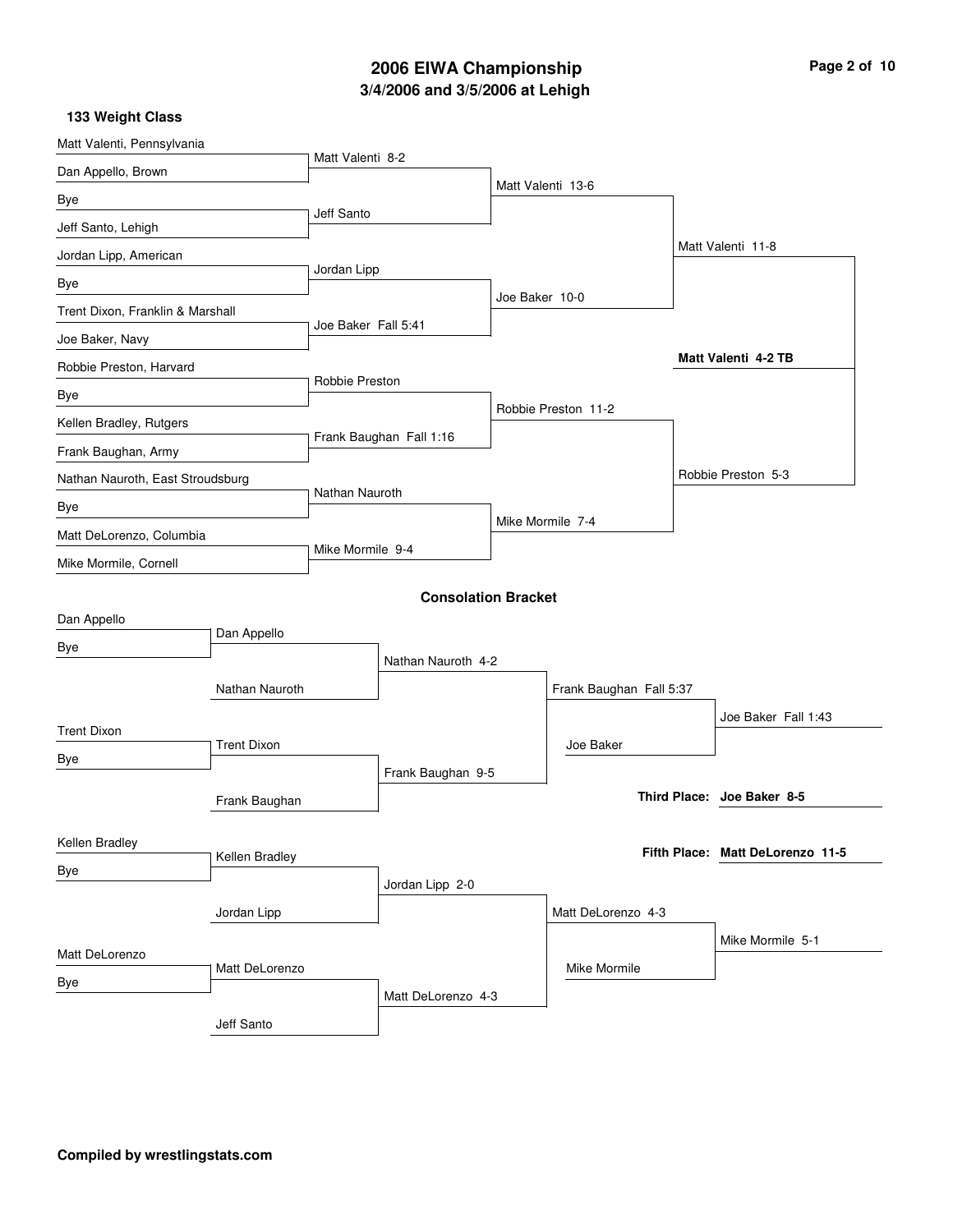# **3/4/2006 and 3/5/2006 at Lehigh 2006 EIWA Championship Page 3 of 10**

| Cory Cooperman, Lehigh           |                            |                          |                            |                  |                     |                                  |
|----------------------------------|----------------------------|--------------------------|----------------------------|------------------|---------------------|----------------------------------|
| Bye                              |                            | Cory Cooperman           |                            |                  |                     |                                  |
| Whit Dunning, Army               |                            |                          |                            |                  | Cory Cooperman 12-3 |                                  |
| Kyle Ferris, East Stroudsburg    |                            | Kyle Ferris 6-0          |                            |                  |                     |                                  |
| Cesar Grajales, Pennsylvania     |                            |                          |                            |                  |                     | Cory Cooperman 11-2              |
| Bye                              |                            | Cesar Grajales           |                            |                  |                     |                                  |
| Mark Savino, Brown               |                            |                          |                            | Sal Tirico 12-3  |                     |                                  |
| Sal Tirico, Columbia             |                            | Sal Tirico 7-0           |                            |                  |                     |                                  |
| Steve Adamcsik, Rutgers          |                            |                          |                            |                  |                     | Cory Cooperman 5-2               |
| Eric Marcotulli, Princeton       |                            |                          | Steve Adamcsik Fall 4:25   |                  |                     |                                  |
| Bye                              |                            |                          |                            |                  | Steve Adamcsik 17-2 |                                  |
| Charles Easter, Cornell          |                            | <b>Charles Easter</b>    |                            |                  |                     |                                  |
| Spencer Manley, Navy             |                            |                          |                            |                  |                     | Max Meltzer 5-1                  |
| Chris Kelly, Franklin & Marshall |                            | Spencer Manley Fall 2:30 |                            |                  |                     |                                  |
| Bye                              |                            |                          |                            | Max Meltzer 10-3 |                     |                                  |
| Max Meltzer, Harvard             |                            |                          | Max Meltzer                |                  |                     |                                  |
|                                  |                            |                          | <b>Consolation Bracket</b> |                  |                     |                                  |
| Whit Dunning                     |                            |                          |                            |                  |                     |                                  |
| <b>Bye</b>                       | Whit Dunning               |                          |                            |                  |                     |                                  |
|                                  |                            |                          | Spencer Manley 13-2        |                  |                     |                                  |
|                                  | Spencer Manley             |                          |                            |                  | Spencer Manley 1-0  |                                  |
| Mark Savino                      |                            |                          |                            |                  |                     | Sal Tirico 14-5                  |
| Bye                              | Mark Savino                |                          |                            |                  | Sal Tirico          |                                  |
|                                  |                            |                          | Mark Savino 4-2 SV         |                  |                     |                                  |
|                                  | <b>Charles Easter</b>      |                          |                            |                  |                     | Third Place: Cesar Grajales 4-3  |
| Eric Marcotulli                  |                            |                          |                            |                  |                     |                                  |
|                                  | <b>Spencer Manley</b>      |                          |                            |                  |                     | Fifth Place: Steve Adamcsik 16-0 |
| Bye                              |                            |                          | Cesar Grajales 13-4        |                  |                     |                                  |
|                                  | Cesar Grajales             |                          |                            |                  | Cesar Grajales 6-0  |                                  |
|                                  |                            |                          |                            |                  |                     | Cesar Grajales 4-3               |
|                                  | Chris Kelly<br>Chris Kelly |                          |                            |                  | Steve Adamcsik      |                                  |
| Bye                              |                            |                          | Kyle Ferris 4-1            |                  |                     |                                  |
|                                  | Kyle Ferris                |                          |                            |                  |                     |                                  |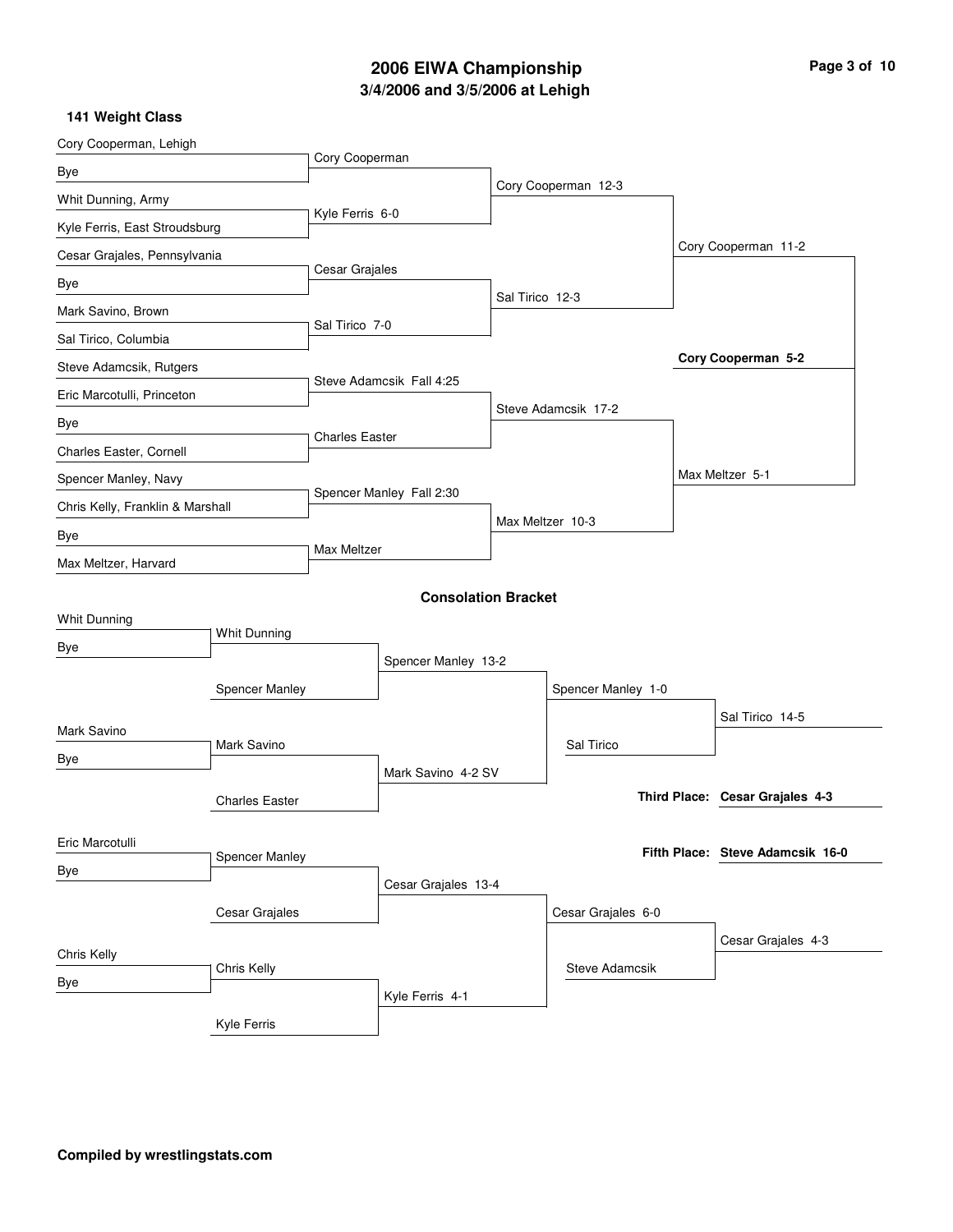# **3/4/2006 and 3/5/2006 at Lehigh 2006 EIWA Championship Page 4 of 10**

| Matt Dragon, Pennsylvania             |                      |                        |                            |                  |                       |  |                                   |
|---------------------------------------|----------------------|------------------------|----------------------------|------------------|-----------------------|--|-----------------------------------|
| Bye                                   |                      | Matt Dragon            |                            |                  |                       |  |                                   |
| Robert Latessa, Harvard               |                      |                        |                            |                  | Matt Dragon Fall 3:24 |  |                                   |
| Mike Ashton, Brown                    |                      | Robert Latessa 9-4     |                            |                  |                       |  |                                   |
| Ricky Turk, Columbia                  |                      |                        |                            |                  |                       |  | Matt Dragon 11-7                  |
| Albert Gianforti, Franklin & Marshall |                      | Ricky Turk 8-3         |                            |                  |                       |  |                                   |
| Bye                                   |                      |                        |                            | John Cox 12-2    |                       |  |                                   |
| John Cox, Navy                        |                      | John Cox               |                            |                  |                       |  |                                   |
| Tom Kniesewski, American              |                      |                        |                            |                  |                       |  | Matt Dragon 11-1                  |
| Bye                                   |                      | Tom Kniesewski         |                            |                  |                       |  |                                   |
| Marcello Medini, Rutgers              |                      |                        |                            |                  | Trevor Chinn 3-1 SV   |  |                                   |
| Trevor Chinn, Lehigh                  |                      | Trevor Chinn 24-9      |                            |                  |                       |  |                                   |
| Keith Dickey, Cornell                 |                      |                        |                            |                  |                       |  | Trevor Chinn 5-3 SV2              |
| Danny Scotton, Princeton              |                      | Keith Dickey Fall 1:09 |                            |                  |                       |  |                                   |
| Chris Sullivan, East Stroudsburg      |                      | Patrick Simpson 17-5   |                            | Keith Dickey 5-2 |                       |  |                                   |
| Patrick Simpson, Army                 |                      |                        |                            |                  |                       |  |                                   |
|                                       |                      |                        | <b>Consolation Bracket</b> |                  |                       |  |                                   |
| Mike Ashton                           |                      |                        |                            |                  |                       |  |                                   |
| Bye                                   | Mike Ashton          |                        |                            |                  |                       |  |                                   |
|                                       |                      | Patrick Simpson 8-2    |                            |                  |                       |  |                                   |
|                                       | Patrick Simpson      |                        |                            |                  | Patrick Simpson 10-2  |  |                                   |
| Albert Gianforti                      |                      |                        |                            |                  |                       |  | Patrick Simpson 5-4               |
| Bye                                   | Albert Gianforti     |                        |                            |                  | John Cox              |  |                                   |
|                                       |                      |                        | Tom Kniesewski 6-4         |                  |                       |  | Third Place: Patrick Simpson 10-3 |
|                                       | Tom Kniesewski       |                        |                            |                  |                       |  |                                   |
| Marcello Medini                       |                      |                        |                            |                  |                       |  | Fifth Place: John Cox 4-1         |
| Bye                                   | Marcello Medini      |                        |                            |                  |                       |  |                                   |
|                                       |                      |                        | Ricky Turk Fall 1:08       |                  |                       |  |                                   |
|                                       | <b>Ricky Turk</b>    |                        |                            |                  | Ricky Turk Fall 2:32  |  |                                   |
| Danny Scotton                         |                      |                        |                            |                  |                       |  | Keith Dickey 4-2                  |
| Chris Sullivan                        | Chris Sullivan 25-12 |                        |                            |                  | Keith Dickey          |  |                                   |
|                                       |                      |                        | Robert Latessa Fall 2:25   |                  |                       |  |                                   |
|                                       | Robert Latessa       |                        |                            |                  |                       |  |                                   |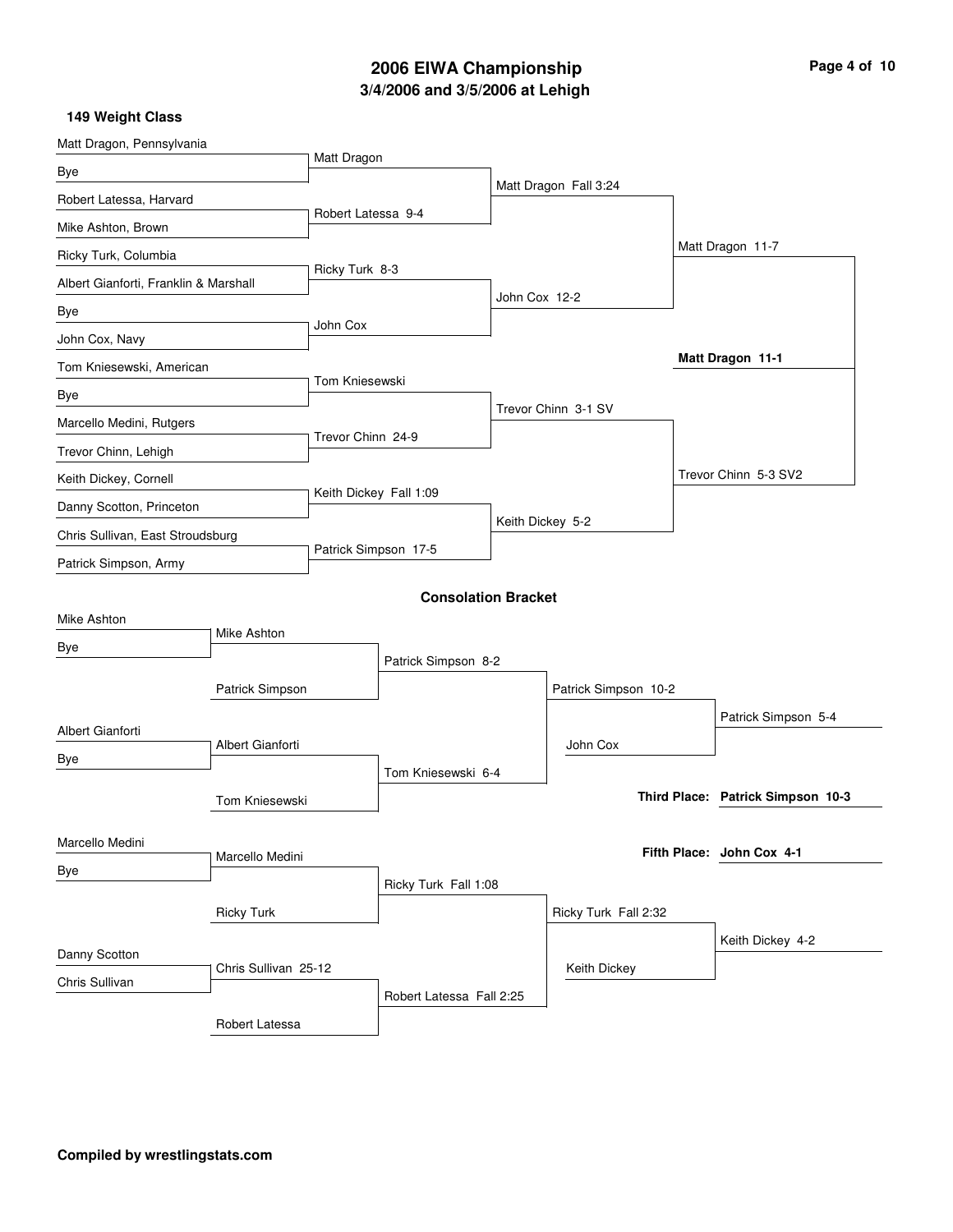# **3/4/2006 and 3/5/2006 at Lehigh 2006 EIWA Championship Page 5 of 10**

| Dustin Manotti, Cornell           |                    |                      |                            |  |                      |                           |                                 |  |
|-----------------------------------|--------------------|----------------------|----------------------------|--|----------------------|---------------------------|---------------------------------|--|
| Mark Smith, East Stroudsburg      |                    | Dustin Manotti 13-4  |                            |  |                      |                           |                                 |  |
| Bye                               |                    |                      |                            |  | Dustin Manotti 11-3  |                           |                                 |  |
| Brian Rowan, Army                 |                    | <b>Brian Rowan</b>   |                            |  |                      |                           |                                 |  |
| John Jarred, Navy                 |                    |                      |                            |  |                      |                           | Dustin Manotti 20-5             |  |
| Derek Sickles, Columbia           |                    | John Jarred 6-0      |                            |  |                      |                           |                                 |  |
| Andrew Smith, Franklin & Marshall |                    |                      |                            |  | Gene Zannetti 12-9   |                           |                                 |  |
| Gene Zannetti, Pennsylvania       |                    |                      | Gene Zannetti Fall 2:44    |  |                      |                           |                                 |  |
| Andrew Flanagan, Harvard          |                    |                      |                            |  |                      |                           | Andrew Flanagan DFT 0:09        |  |
| Jeff Clore, Princeton             |                    | Andrew Flanagan 10-1 |                            |  |                      |                           |                                 |  |
| Bye                               |                    |                      |                            |  | Andrew Flanagan 10-4 |                           |                                 |  |
| Rudolph Rueda, American           |                    | Rudolph Rueda        |                            |  |                      |                           |                                 |  |
| Michael Savino, Brown             |                    |                      |                            |  |                      | Andrew Flanagan Fall 8:59 |                                 |  |
| Bye                               | Michael Savino     |                      |                            |  |                      |                           |                                 |  |
| Jamie Lijo, Rutgers               |                    |                      |                            |  | Michael Savino 3-2   |                           |                                 |  |
| Derek Zinck, Lehigh               |                    | Derek Zinck 15-5     |                            |  |                      |                           |                                 |  |
|                                   |                    |                      | <b>Consolation Bracket</b> |  |                      |                           |                                 |  |
| Mark Smith                        |                    |                      |                            |  |                      |                           |                                 |  |
| Bye                               | Mark Smith         |                      |                            |  |                      |                           |                                 |  |
|                                   |                    | Derek Zinck 12-4     |                            |  |                      |                           |                                 |  |
|                                   | Derek Zinck        |                      |                            |  | Derek Zinck 10-5     |                           |                                 |  |
| <b>Derek Sickles</b>              |                    |                      |                            |  |                      |                           | Derek Zinck 12-6                |  |
| <b>Andrew Smith</b>               | Derek Sickles 11-4 |                      |                            |  | Gene Zannetti        |                           |                                 |  |
|                                   |                    |                      | Rudolph Rueda 6-0          |  |                      |                           | Third Place: Derek Zinck 7-3    |  |
|                                   | Rudolph Rueda      |                      |                            |  |                      |                           |                                 |  |
| Jeff Clore                        |                    |                      |                            |  |                      |                           | Fifth Place: Gene Zannetti 13-0 |  |
| Bye                               | Jeff Clore         |                      |                            |  |                      |                           |                                 |  |
|                                   |                    |                      | John Jarred 18-6           |  |                      |                           |                                 |  |
|                                   | John Jarred        |                      |                            |  | Brian Rowan 6-1      |                           |                                 |  |
| Jamie Lijo                        |                    |                      |                            |  |                      |                           | Michael Savino 4-3              |  |
| Bye                               | Jamie Lijo         |                      |                            |  | Michael Savino       |                           |                                 |  |
|                                   |                    |                      | Brian Rowan 9-3            |  |                      |                           |                                 |  |
|                                   | <b>Brian Rowan</b> |                      |                            |  |                      |                           |                                 |  |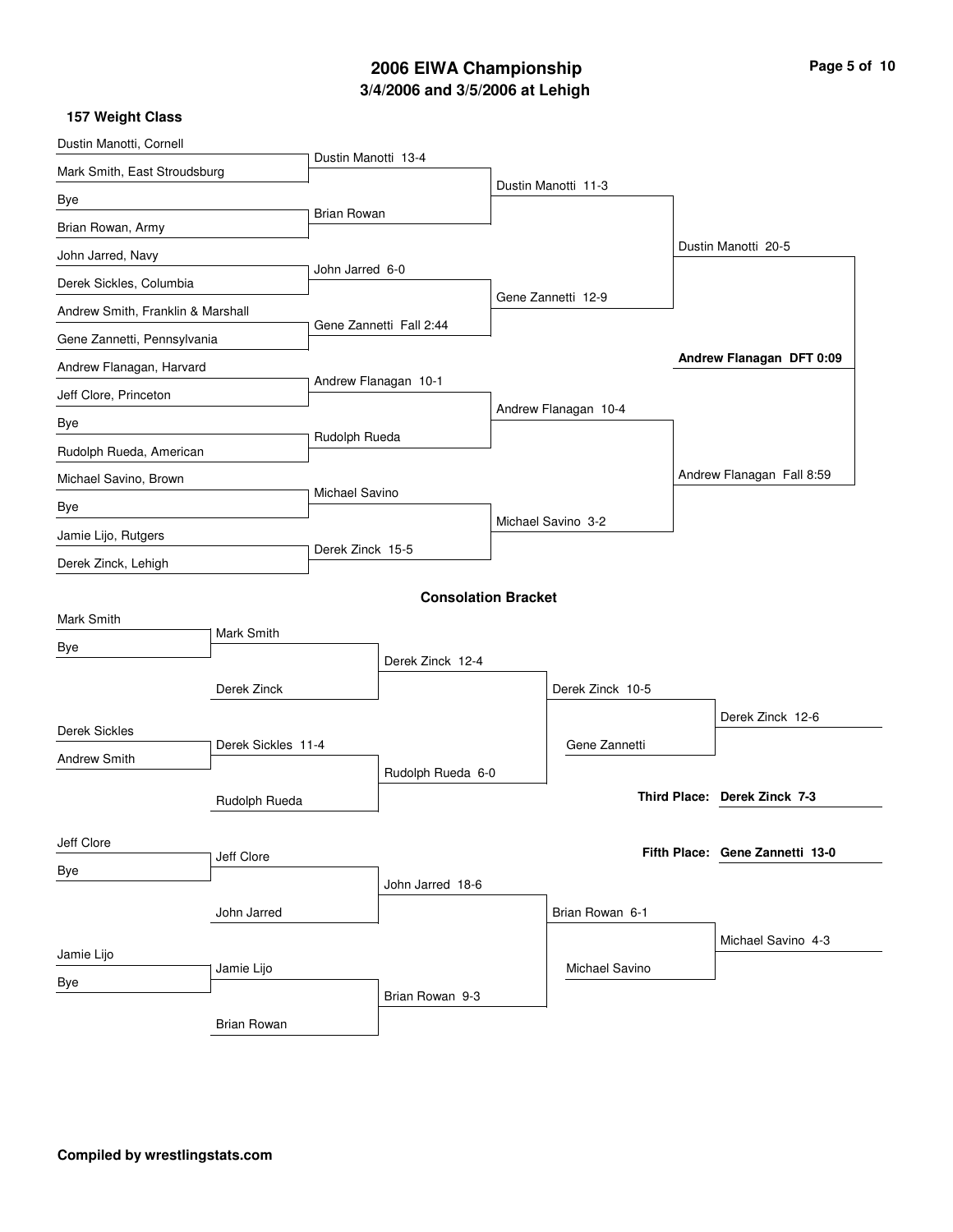# **3/4/2006 and 3/5/2006 at Lehigh 2006 EIWA Championship Page 6 of 10**

| Troy Letters, Lehigh                |                   |                        |                            |  |                                |  |                                        |  |
|-------------------------------------|-------------------|------------------------|----------------------------|--|--------------------------------|--|----------------------------------------|--|
| Martin Everin, Princeton            |                   | Troy Letters Fall 1:02 |                            |  |                                |  |                                        |  |
| Bye                                 |                   |                        |                            |  | Troy Letters 10-2              |  |                                        |  |
| Keith Smith, East Stroudsburg       |                   | Keith Smith            |                            |  |                                |  |                                        |  |
| Jon Anderson, Army                  |                   |                        |                            |  |                                |  | Steve Anceravage 5-3                   |  |
| Justin Herbert, Franklin & Marshall |                   | Jon Anderson 12-2      |                            |  |                                |  |                                        |  |
| Bye                                 |                   |                        |                            |  | Steve Anceravage 13-4          |  |                                        |  |
| Steve Anceravage, Cornell           |                   | Steve Anceravage       |                            |  |                                |  |                                        |  |
| Shawn Kitchner, Brown               |                   |                        |                            |  |                                |  | Muzaffar Abdurakhmanov 9-3             |  |
| Matt Pletcher, Rutgers              |                   | Shawn Kitchner 10-2    |                            |  |                                |  |                                        |  |
| Michael Baria, Harvard              |                   |                        |                            |  | Craig Dziewiatkowski 8-7       |  |                                        |  |
| Craig Dziewiatkowski, Navy          |                   |                        | Craig Dziewiatkowski 12-4  |  |                                |  |                                        |  |
| Lior Zamir, Pennsylvania            |                   |                        |                            |  |                                |  | Muzaffar Abdurakhmanov 9-5             |  |
| Dustin Tillman, Columbia            |                   | Lior Zamir 8-7         |                            |  |                                |  |                                        |  |
| Bye                                 |                   |                        |                            |  | Muzaffar Abdurakhmanov Fall 1: |  |                                        |  |
| Muzaffar Abdurakhmanov, American    |                   |                        | Muzaffar Abdurakhmanov     |  |                                |  |                                        |  |
|                                     |                   |                        | <b>Consolation Bracket</b> |  |                                |  |                                        |  |
| Martin Everin                       |                   |                        |                            |  |                                |  |                                        |  |
| Bye                                 | Martin Everin     |                        |                            |  |                                |  |                                        |  |
|                                     |                   | Lior Zamir Fall 1:38   |                            |  |                                |  |                                        |  |
|                                     | Lior Zamir        |                        |                            |  | Shawn Kitchner 3-1             |  |                                        |  |
| Justin Herbert                      |                   |                        |                            |  |                                |  | Troy Letters 4-1                       |  |
| Bye                                 | Justin Herbert    |                        |                            |  | <b>Troy Letters</b>            |  |                                        |  |
|                                     |                   |                        | Shawn Kitchner 12-4        |  |                                |  |                                        |  |
|                                     | Shawn Kitchner    |                        |                            |  |                                |  | Third Place: Jon Anderson 10-9         |  |
| Matt Pletcher                       |                   |                        |                            |  |                                |  |                                        |  |
| Michael Baria                       | Michael Baria 7-0 |                        |                            |  |                                |  | Fifth Place: Craig Dziewiatkowski 13-3 |  |
|                                     |                   |                        | Jon Anderson 6-4 SV        |  |                                |  |                                        |  |
|                                     | Jon Anderson      |                        |                            |  | Jon Anderson 6-3               |  |                                        |  |
| Dustin Tillman                      |                   |                        |                            |  |                                |  | Jon Anderson 8-6                       |  |
| Bye                                 | Dustin Tillman    |                        |                            |  | Craig Dziewiatkowski           |  |                                        |  |
|                                     |                   |                        | Keith Smith 8-0            |  |                                |  |                                        |  |
|                                     | Keith Smith       |                        |                            |  |                                |  |                                        |  |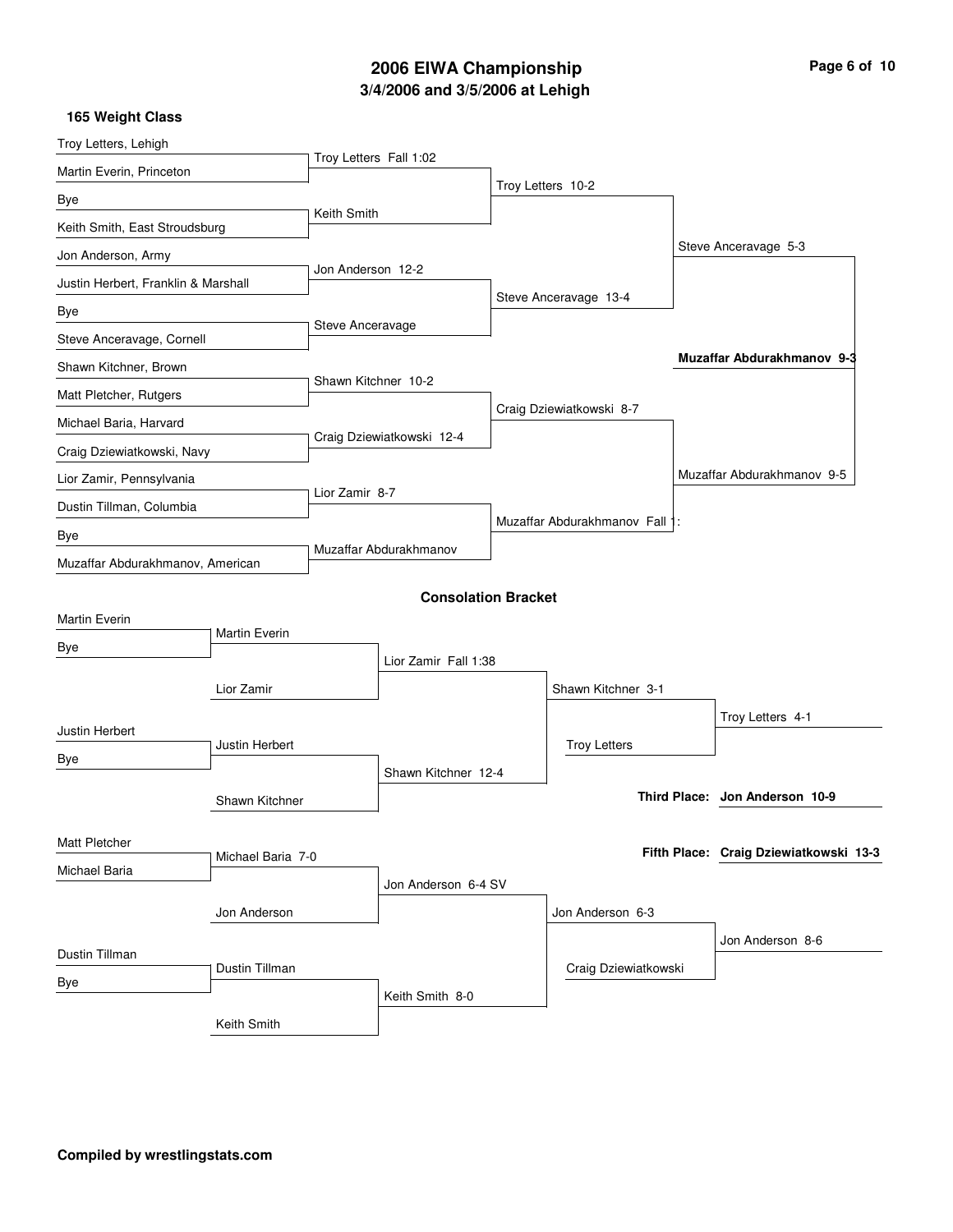# **3/4/2006 and 3/5/2006 at Lehigh 2006 EIWA Championship Page 7 of 10**

| Travis Frick, Lehigh             |                     |                      |                            |                      |                                |
|----------------------------------|---------------------|----------------------|----------------------------|----------------------|--------------------------------|
| Bye                              |                     | <b>Travis Frick</b>  |                            |                      |                                |
| Wes Walker, Harvard              |                     |                      |                            | Travis Frick 14-5    |                                |
| Matt DeNichilo, Princeton        |                     | Matt DeNichilo 8-3   |                            |                      |                                |
| Dan Miracola, Cornell            |                     |                      |                            |                      | Travis Frick 9-4               |
| Bye                              |                     | Dan Miracola         |                            |                      |                                |
| Jim Schultz, Franklin & Marshall |                     |                      |                            | Matt Stolpinski 6-4  |                                |
| Matt Stolpinski, Navy            |                     | Matt Stolpinski 22-7 |                            |                      |                                |
| Matt Palmer, Columbia            |                     |                      |                            |                      | <b>Travis Frick 3-1 SV</b>     |
| Bob Whalen, Cornell              |                     | Matt Palmer 19-10    |                            |                      |                                |
| Bye                              |                     |                      |                            | Matt Palmer 10-1     |                                |
| Chad Marzec, Army                |                     | Chad Marzec          |                            |                      |                                |
| David Sullivan, East Stroudsburg |                     |                      |                            |                      | Matt Herrington 8-5            |
| Matt Gevelinger, Brown           |                     | David Sullivan 8-2   |                            |                      |                                |
| Dwayne Hash-Barberis, American   |                     |                      |                            | Matt Herrington 12-4 |                                |
| Matt Herrington, Pennsylvania    |                     | Matt Herrington 20-5 |                            |                      |                                |
|                                  |                     |                      | <b>Consolation Bracket</b> |                      |                                |
| Wes Walker                       |                     |                      |                            |                      |                                |
| Bye                              | Wes Walker          |                      |                            |                      |                                |
|                                  |                     |                      | David Sullivan 8-3         |                      |                                |
|                                  | David Sullivan      |                      |                            | Chad Marzec 4-3      |                                |
| Jim Schultz                      |                     |                      |                            |                      | Matt Stolpinski 6-4            |
| Bye                              | Jim Schultz         |                      |                            | Matt Stolpinski      |                                |
|                                  |                     |                      | Chad Marzec 20-5           |                      | Third Place: Matt Palmer 11-4  |
|                                  | Chad Marzec         |                      |                            |                      |                                |
| <b>Bob Whalen</b>                |                     |                      |                            |                      | Fifth Place: Dan Miracola 10-2 |
| Bye                              | <b>Bob Whalen</b>   |                      |                            |                      |                                |
|                                  |                     |                      | Dan Miracola 10-2          |                      |                                |
|                                  | Dan Miracola        |                      |                            | Dan Miracola 13-1    |                                |
| Matt Gevelinger                  |                     |                      |                            |                      | Matt Palmer 1-0                |
| Dwayne Hash-Barberis             | Matt Gevelinger 7-5 |                      |                            | Matt Palmer          |                                |
|                                  |                     |                      | Matt DeNichilo 7-3         |                      |                                |
|                                  | Matt DeNichilo      |                      |                            |                      |                                |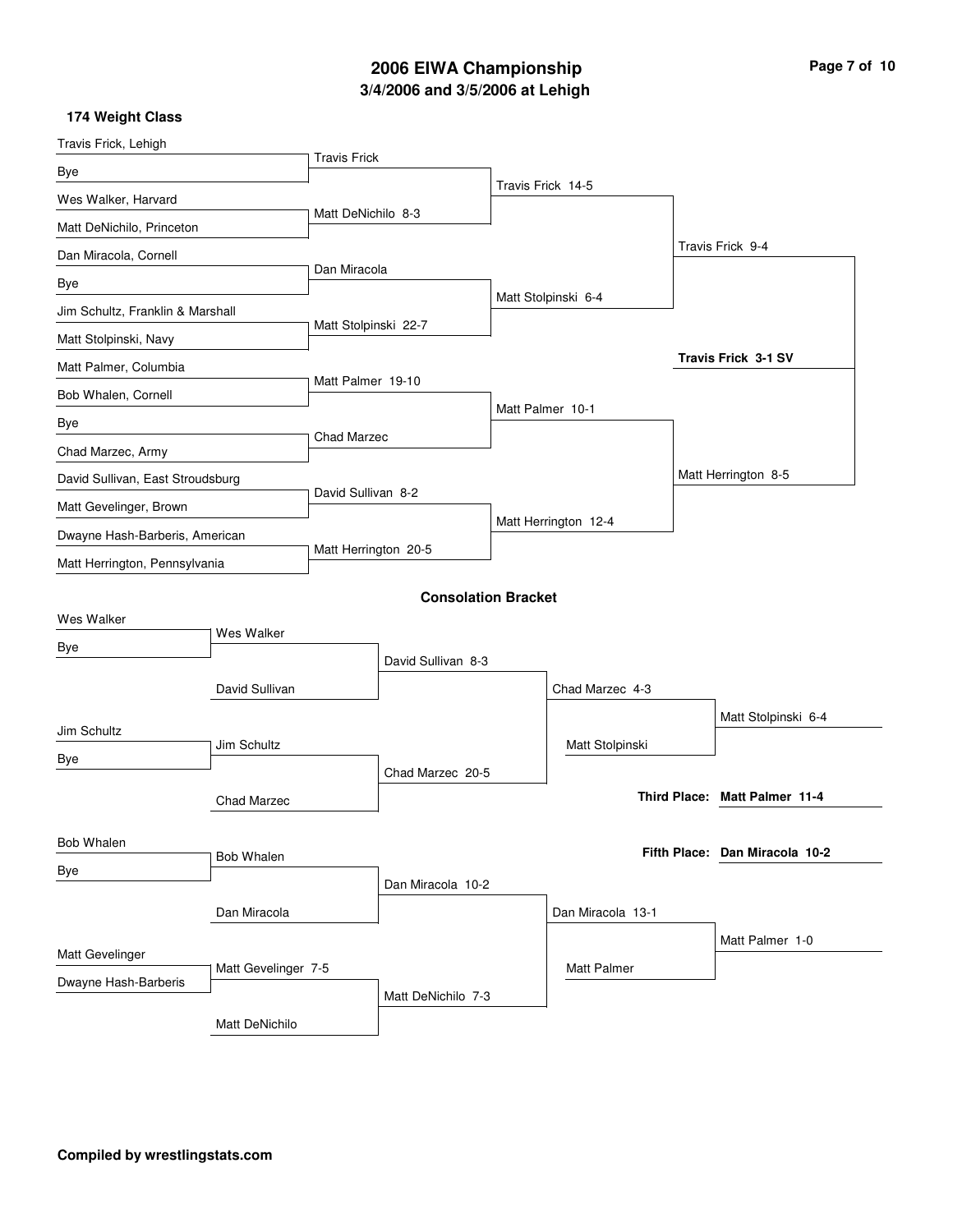# **3/4/2006 and 3/5/2006 at Lehigh 2006 EIWA Championship Page 8 of 10**

| Josh Glenn, American             |                         |                      |                            |                  |                       |                                |
|----------------------------------|-------------------------|----------------------|----------------------------|------------------|-----------------------|--------------------------------|
| Dave Williams, East Stroudsburg  |                         | Josh Glenn Fall 4:25 |                            |                  |                       |                                |
| Gordon Schraf, Princeton         |                         |                      |                            |                  | Josh Glenn 5-4 TB     |                                |
| Dave Helfrich, Lehigh            |                         |                      | Dave Helfrich Fall 2:09    |                  |                       |                                |
| Dustin Wiles, Pennsylvania       |                         |                      |                            |                  |                       | Josh Glenn 6-0                 |
| Bye                              |                         | <b>Dustin Wiles</b>  |                            |                  |                       |                                |
| R.P. Norley, Franklin & Marshall |                         |                      |                            | Dustin Wiles 4-2 |                       |                                |
| Rudy Medini, Rutgers             |                         | Rudy Medini 7-0      |                            |                  |                       |                                |
| Louis Caputo, Harvard            |                         |                      |                            |                  |                       | Josh Glenn 4-0                 |
| Bye                              |                         | Louis Caputo         |                            |                  |                       |                                |
| Justin Barent, Columbia          |                         |                      |                            |                  | Justin Barent 12-5 TB |                                |
| Luke Calvert, Army               |                         |                      | Justin Barent 7-5 SV       |                  |                       |                                |
| Jon Kane, Navy                   |                         |                      |                            |                  |                       | Joe Mazzurco 11-4              |
| Bye                              |                         | Jon Kane             |                            |                  |                       |                                |
| Brad Stearns, Brown              |                         | Joe Mazzurco 19-6    |                            |                  | Joe Mazzurco 6-3      |                                |
| Joe Mazzurco, Cornell            |                         |                      |                            |                  |                       |                                |
|                                  |                         |                      | <b>Consolation Bracket</b> |                  |                       |                                |
| Dave Williams                    |                         |                      |                            |                  |                       |                                |
| Gordon Schraf                    | Dave Williams Fall 0:47 |                      |                            |                  |                       |                                |
|                                  |                         | Jon Kane 10-4        |                            |                  |                       |                                |
|                                  | Jon Kane                |                      |                            |                  | Louis Caputo 16-0     |                                |
| R.P. Norley                      |                         |                      |                            |                  |                       | Dustin Wiles 5-4               |
| Bye                              | R.P. Norley             |                      |                            |                  | Dustin Wiles          |                                |
|                                  |                         |                      | Louis Caputo 10-1          |                  |                       | Third Place: Dustin Wiles 5-1  |
|                                  | Louis Caputo            |                      |                            |                  |                       |                                |
| Luke Calvert                     |                         |                      |                            |                  |                       | Fifth Place: Louis Caputo 13-2 |
| Bye                              | Luke Calvert            |                      |                            |                  |                       |                                |
|                                  |                         |                      | Luke Calvert 10-4          |                  |                       |                                |
|                                  | Rudy Medini             |                      |                            |                  | Dave Helfrich 4-3     |                                |
| <b>Brad Stearns</b>              |                         |                      |                            |                  |                       | Dave Helfrich 5-4              |
| Bye                              | <b>Brad Stearns</b>     |                      |                            |                  | Justin Barent         |                                |
|                                  |                         |                      | Dave Helfrich 16-4         |                  |                       |                                |
|                                  | Dave Helfrich           |                      |                            |                  |                       |                                |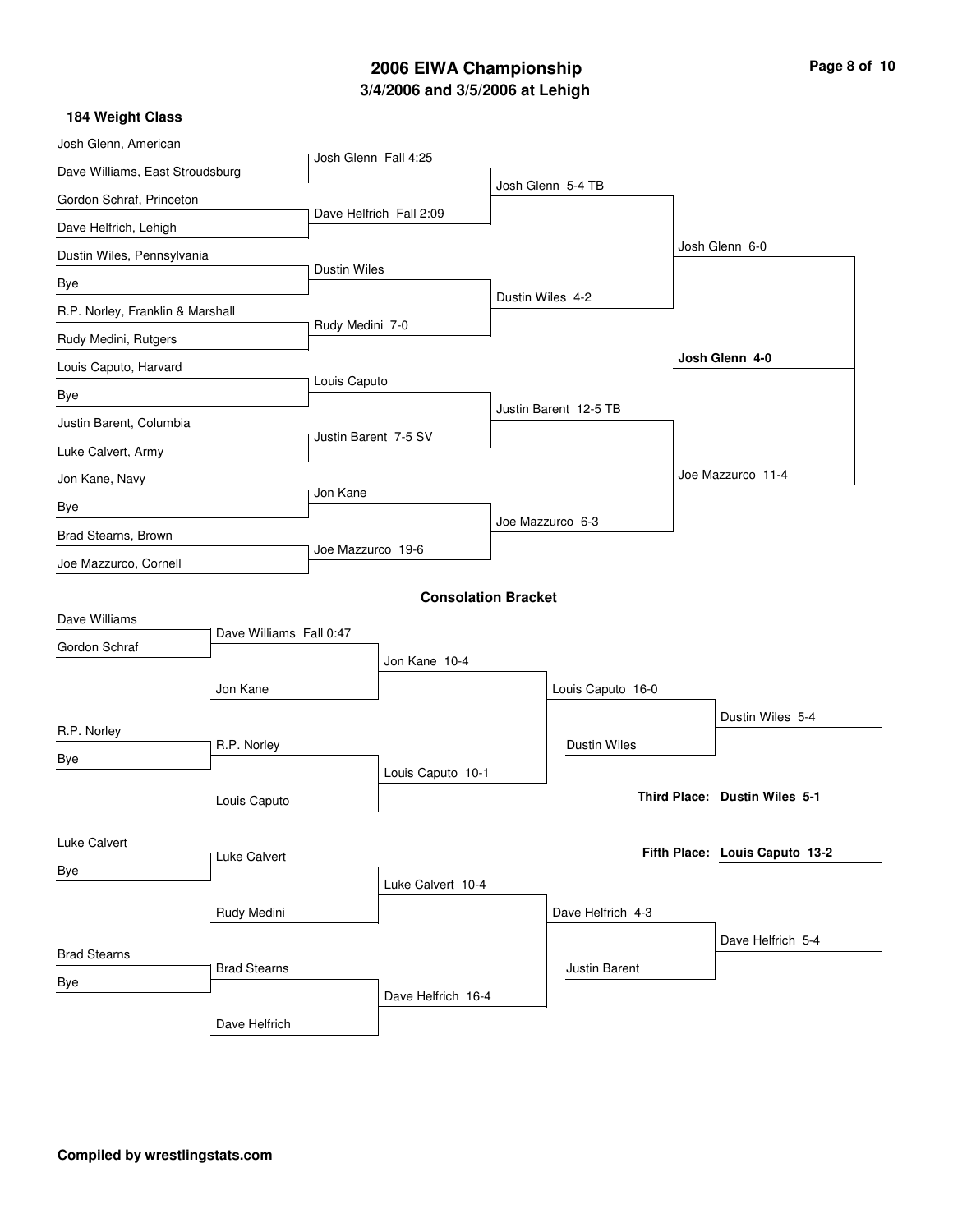## **3/4/2006 and 3/5/2006 at Lehigh 2006 EIWA Championship Page 9 of 10**

| Jerry Rinaldi, Cornell              |                       |                    |                            |                   |                     |                                 |
|-------------------------------------|-----------------------|--------------------|----------------------------|-------------------|---------------------|---------------------------------|
| Sean McCracken, East Stroudsburg    |                       | Jerry Rinaldi 14-6 |                            |                   |                     |                                 |
| Bye                                 |                       |                    |                            | Jerry Rinaldi 7-0 |                     |                                 |
| Lamar Brown, Brown                  |                       | Lamar Brown        |                            |                   |                     |                                 |
| Charles Martin, Army                |                       |                    |                            |                   |                     | Jerry Rinaldi 3-2               |
| Anthony Fuschino, American          |                       |                    | Charles Martin Fall 2:06   |                   |                     |                                 |
| Logan Lowe, Princeton               |                       |                    |                            | Chris Pogue 3-1   |                     |                                 |
| Chris Pogue, Navy                   |                       | Chris Pogue 15-4   |                            |                   |                     |                                 |
| Paul Velekei, Pennsylvania          |                       |                    |                            |                   |                     | Matt Cassidy 4-2 SV2            |
| Nicolas Somers, Franklin & Marshall |                       | Paul Velekei 16-6  |                            |                   |                     |                                 |
| Bye                                 |                       |                    |                            |                   | Paul Velekei 12-4   |                                 |
| Orrin Kleinhanz, Columbia           |                       | Orrin Kleinhanz    |                            |                   |                     |                                 |
| Leo Saniuk, Brown                   |                       |                    |                            |                   |                     | Matt Cassidy 3-2                |
| Bye                                 |                       | Leo Saniuk         |                            |                   |                     |                                 |
| Billy Colgan, Harvard               |                       |                    |                            |                   | Matt Cassidy 10-2   |                                 |
| Matt Cassidy, Lehigh                |                       |                    | Matt Cassidy 9-5           |                   |                     |                                 |
|                                     |                       |                    | <b>Consolation Bracket</b> |                   |                     |                                 |
| Sean McCracken                      |                       |                    |                            |                   |                     |                                 |
| Bye                                 | Sean McCracken        |                    |                            |                   |                     |                                 |
|                                     |                       |                    | Leo Saniuk 4-1             |                   |                     |                                 |
|                                     | Leo Saniuk            |                    |                            |                   | Orrin Kleinhanz 5-0 |                                 |
| Anthony Fuschino                    |                       |                    |                            |                   |                     | Chris Pogue Fall 2:46           |
| Logan Lowe                          | Logan Lowe 10-3       |                    |                            |                   | Chris Pogue         |                                 |
|                                     |                       |                    | Orrin Kleinhanz 15-7       |                   |                     | Third Place: Charles Martin 6-4 |
|                                     | Orrin Kleinhanz       |                    |                            |                   |                     |                                 |
| Nicolas Somers                      |                       |                    |                            |                   |                     | Fifth Place: Paul Velekei 18-6  |
| Bye                                 | Nicolas Somers        |                    |                            |                   |                     |                                 |
|                                     |                       |                    | Charles Martin 6-2         |                   |                     |                                 |
|                                     | <b>Charles Martin</b> |                    |                            |                   | Charles Martin 3-0  |                                 |
| <b>Billy Colgan</b>                 |                       |                    |                            |                   |                     | Charles Martin 5-1 SV           |
| Bye                                 | <b>Billy Colgan</b>   |                    |                            |                   | Paul Velekei        |                                 |
|                                     |                       |                    | Lamar Brown 7-4            |                   |                     |                                 |
|                                     | Lamar Brown           |                    |                            |                   |                     |                                 |